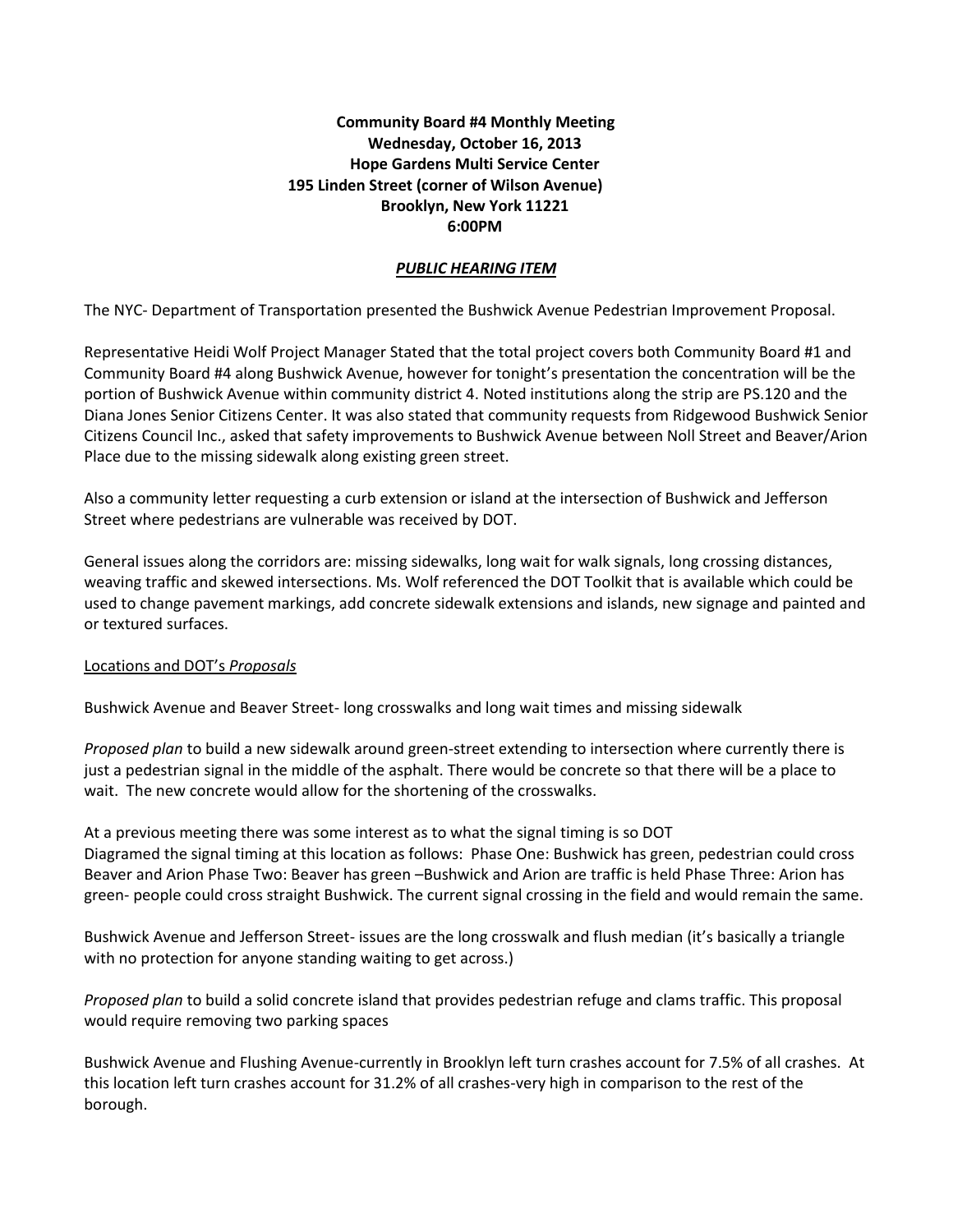*Proposed plan-* Ban the left turn (northbound) during the AM peak 7-10am. So instead of making the left at Bushwick &Flushing Avenues the left would be made at Bushwick Ave and Garden Street to lessen the congestion at the intersection of Flushing Ave. / Bushwick Ave.

Ban the left turn (southbound) during the PM peak 4-7pm. A NYPD request-the diversion would be to drive over to Varet Street and down Bogart and make the left on Flushing Ave. there.

Bushwick Avenue and Myrtle Avenue- At this location left turn crashes account for 23%.1% as opposed to the 7.5% borough wide.

*Proposed Plan-* Ban the northbound left turns all the time- not just during the rush. Vehicles would continue on Bushwick Avenue to Troutman Street to make the right.

Conversely –Ban the southbound vehicles will continue on Bushwick Avenue making a left turn on Willoughby and then a right on Myrtle Avenue.

The borough of Brooklyn injury summary from 2006 -2010 states that Bushwick Avenue, the entire corridor, is in the top third of all crashes with one (1) fatality, sixteen (16) pedestrians twenty-four (24) bicyclist- one hundred seventy eight (178) motor vehicle occupant.

Confusing Striping along Bushwick Avenue-due to the rush hours regulations; during rush hours there is no parking so cars use it as a moving lane. This becomes confusing during non-rush hours when there's a car parked in a lane that's 15 feet wide when a car is only 6 to 7 feet wide. The confusion to drivers is too wide for parking lane and too narrow for moving lane.

Currently the existing striping allows for the follow: 15' Parking/Rush hour moving lane, 10' Moving Lane 10' moving Lane 15'Parking Rush hour Moving Lane.

*Proposed Plan* – Add a flush median. Narrow the parking lane to 13' feet have a 10' moving lane and have a little spare room in center of the road- 4' to provide a little bit of buffer against opposing traffic; giving vehicles a little bit more space to make left turn while waiting for opposing traffic to clear.

All of the proposed Improvements:

- 1. New sidewalk at Bushwick Av/ Arion Place
- 2. New concrete island at Jefferson St and Bushwick Ave
- 3. Ban left turns from Bushwick Ave to Flushing Ave during peak hours
- 4. Ban left turns from Bushwick Ave to Myrtle Ave at all hours
- 5. Clearer street marking plan while maintaining rush-hour regulations for peak hour traffic
- 6. Improved signal timing plan along the corridor.

### Questions:

Mr. Camacho- the site of Beaver /Bushwick sidewalk needed

Ms. Brown- the northbound Bushwick Ave/Myrtle Ave traffic. Diverting traffic onto Troutman Street back Myrtle Ave. would present a problem as it's a dangerous corner. DOT noted that they requested a warrant study at the location for a signal.

Ms. McClellan- requested if count-down is going to be installed.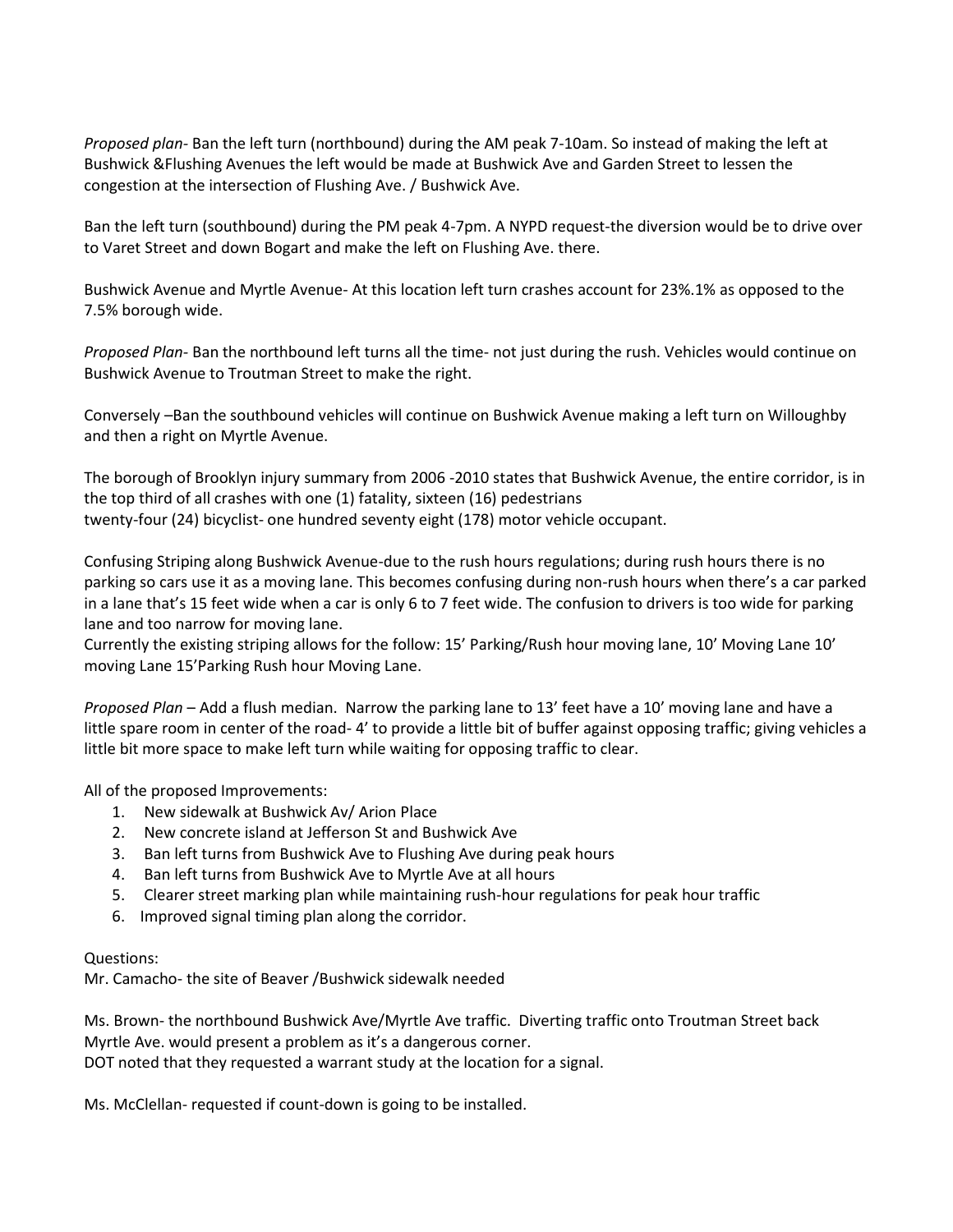DOT responded that count-down signals are coming.

Ms. McClellan asked of all of Bushwick Ave will have the count down. DOT response was yes.

A community resident asked if bike lanes will be considered on Bushwick Ave. DOT responded no and stated that part of the problem for bike lanes are the rush hour traffic.

Mr. Nunez commented on the turns onto Troutman Street will back up traffic-due to Troutman Street being a very short block. DOT did a study that revealed that left turns volumes are very low during the day. The mornings representing the highest with 80 cars making that left an hour; over the hour a little more than one car per minute. Adding that amount to that short block will not add too much to the congestion. Some drivers will divert to other parts of the neighborhood. DOT will monitor before implementation.

The area of Myrtle Avenue at Bushwick Ave under the train is extremely dark which presents issues for pedestrians and drivers alike.

Mr. Camacho question the left turns from Bushwick to Myrtle if it's proposed for a certain time. The response was it is a permanent elimination. The proposed elimination of the left turn at Flushing Avenue is during rush hours only.

Ms. Brown questions if any schematics/drawings are available. Some copies were made available for the membership tonight Mr. Quinn responded that this presentation will be up on the DOT's website tomorrow.

Mr. Carroll stated that the block of Willoughby where the turn is being suggested can only fit two cars. Mr. Quinn stated that have requested a signal study at Willoughby at Myrtle. The results would be available during the Spring.

Ms. Brown stated that other part of the Bushwick Avenue strip has issues as well. Mr. Quinn stated that if the board were to write a letter with this request it would give the DOT the go ahead to move forward.

He noted however that Bushwick Avenue narrows and widens; therefore some of the remedies utilized under the current proposal area may not be the same in different parts of the strip The District Manager stated that if we are in agreement that the entire strip of Bushwick Avenue needs to be investigated for safety improvements then a meeting of the Transportation Committee needs to be convenedwhereby key locations are identified. After such as recommendation will be brought to the full board for endorsement. Mr. Quinn noted that the corridor is extremely long as such they would like to work on the current proposal and thereafter the next piece.

Ms. Dent noted that we will be submitted something in writing in reference to that.

Ms. Dent then closed that portion of the meeting. Afterwards the regular meeting was opened. Ms. Dent introduced herself as chair of the board for 2013-14 operating year. She then requested the roll call by the District Manager Nadine Whitted who announced 38 members present constituting a quorum.

The Chair as for a motion to accept the Agenda as presented. Ms. Brown made a motion to accept the Agenda as presented, seconded by Mr. Cyril Joseph, all members voted in favor.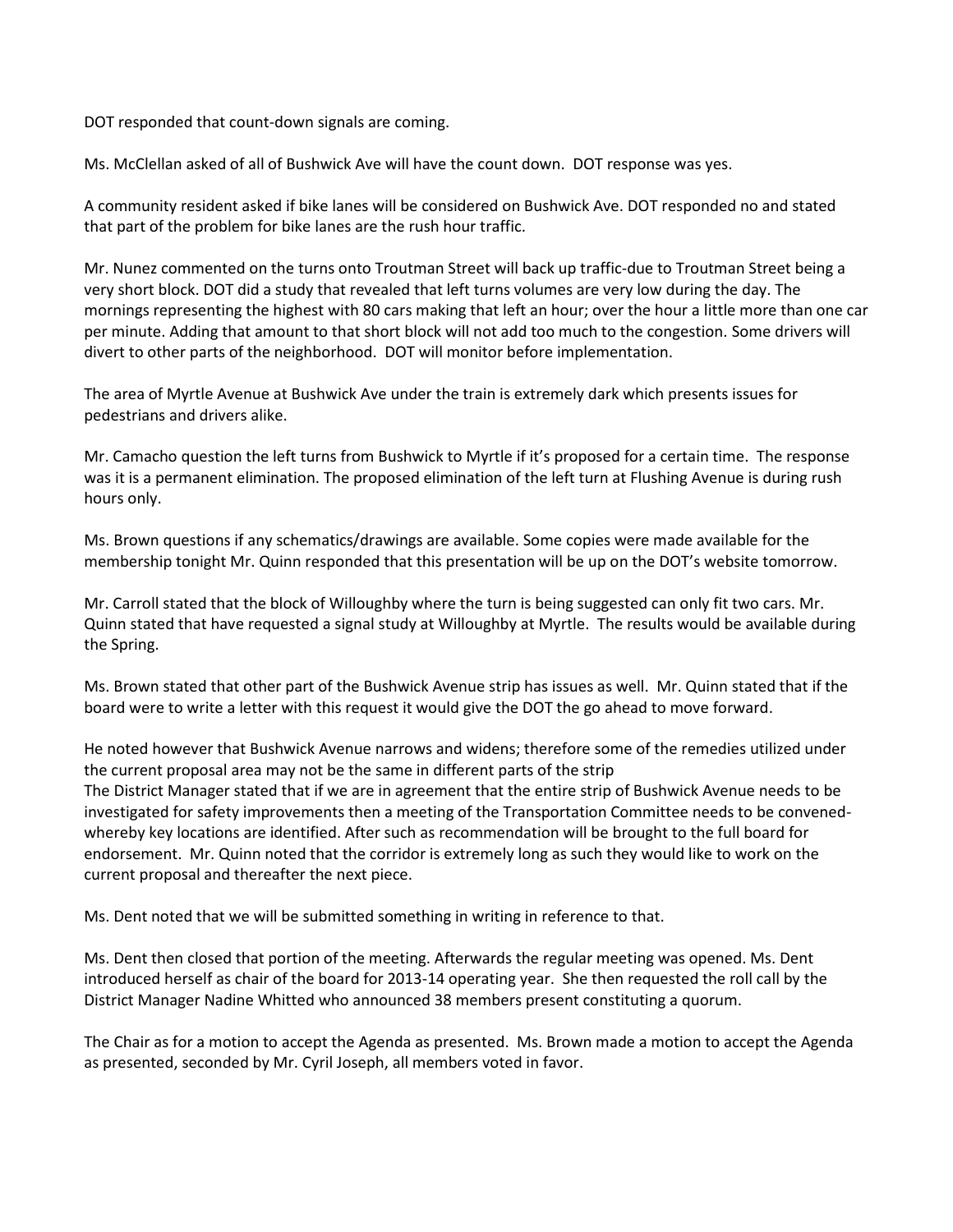Ms. Dent then asked for a motion to accept the previous meeting's minutes with the necessary corrections. Ms. McKinley made the motion which was seconded by Ms. Elvena Davis, all members present voted in favor.

### Chairperson Report

On September 7, 2013 Ms. Dent announce to some and recapped for others the loss of Rev. Matthew Rae, who had been a Community Board member since 1977. Although Rev. Rae was a quiet man, his full-robust comments always moved the crowd. Rev. Rae a true pioneer in our community will surely be missed. His leadership role on many local boards- included President of the Bushwick Community Action Association Inc., Chair of the Family Services Network of NY underscored his love for the community and the children.

The Chair, called for a moment of silence in honor of the life of the late great Rev. Matthew Rae.

The Life Audrey Johnson & John Coker Learning Centers will have a memorial celebration in honor of the life of the late Rev. Matthew Rae on Saturday, November 16, 2013 from 2pm to 5pm. The location is 272 Moffat Street between Knickerbocker and Wilson Avenues, telephone (718) 574- 0130.

During this portion of the Chairperson's report, Ms. Dent requested introduction by the elected officials (or the representatives) federal, state, city agencies and local community based organizations.

|                                                    | Boniface Wewe-Brooklyn Public Library           |
|----------------------------------------------------|-------------------------------------------------|
| NYS Comptroller Representative-Debra Dilan         | Stephanie Purnell- CAMBA House                  |
| NYS Assemblyman Espinal-Representative- Celeste    | Maggie Mangual- Wyckoff Height Medical Center - |
| Leon                                               | <b>PHM</b>                                      |
| NYC Councilmember Reyna- Representative- Kevin     | Hedi Wolf NYC-DOT                               |
| Worthington                                        | Travis Tench- ECOStation -NY                    |
| NYPD-83 <sup>RD</sup> Precinct -PO Damarys Franco  | Anita Haines- UJIMA                             |
| NYPD-83 <sup>rd</sup> Precinct-PO Natalie Robinson | Keith Norris- Bklyn Ballers                     |
| Darnese Olivieri- EBC High School                  | Sean Quinn-NYCDOT                               |
| Carlos Olivieri-EBC High School                    | Wanice James-SCO-Flushing Family                |

CB4- member update- The office has received notice of the resignation of two members: William Harris and Joseph Gabriel. Both have taken on residence outside of the state of New York. The Chair announced that the board has openings for membership interested parties should contact the board's office (718) 628-8400 or the Brooklyn Borough President's Office (718) 802-3700/3900 or contact your local NYC Council Member.

The US Environmental Protection Agency –EPA and the NYS and the NYC Department of Health conducted various surveys and testing over the past years that confirmed the presence of residual radioactive contamination from the Wolff Alport Facility. The EPA has confirmed the state and city's findings. The testing indicates that there is no immediate threat to nearby residents, employees or customers of business in the affected area along Irving and Cooper Avenues. Exposure, however to this residual radioactive contamination may pose a health threat under certain long-term exposure scenarios. The EPA and he City and State are working together to reduce these potential long term exposures to radiation. The proposed order of work per business is as follows:

PRIMO- SHIELDING TERRA NOVA –SHIELDING PRIMO#2 SHIELDING AT IRVING AVE. SHIELDING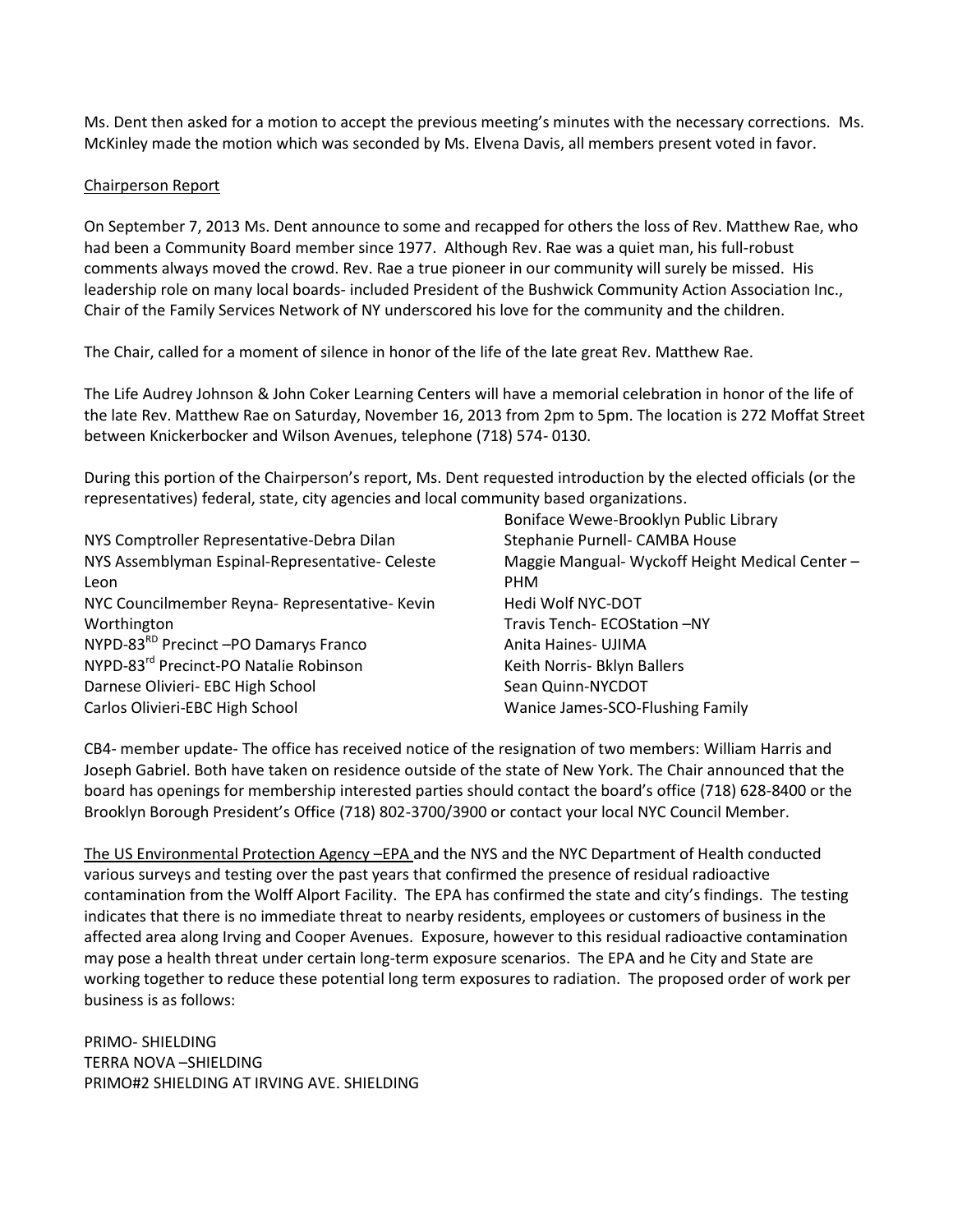A fact sheet with pertinent contact information is attached to the report.

MESA School Update (Mathematics, Engineering Science Academy) Current is in its ninth week of operation with an attendance rate of over 95%. The school has established a strong culture and are pushing students academically with 85% of the students coming from the Bushwick community district.

A number of students have IEP and 30 students have ELLs representing a higher number than that of the district. MESA has an open invitation to the board to come and visit at a convenient time. The goal is to continue the engagement with the community.

The Audrey Johnson and the John Coker –Life Learning Centers will host a Health Committee Meeting on Friday, October 25, 2013. The meeting will be held at 272 Moffat Street at 9:30am. All Health related agencies and organizations are encouraged to attend.

**NYC-Council member Diana Reyna Office is creating and Ad-Hoc Committee comprised of many entities consisting of** neighbors, community based organizations, CB#4 and local schools etc. to be a part of a community voice on the Rheingold Development proposal. On October 23<sup>rd</sup>, the City Planning Commission will vote on the project. The City Council will have 50 days to take on the application and organize at least one public hearing followed by a vote.

Council Member Diana Reyna has already been discussing several aspects of the project with the applicants as well as other community based organizations (**CUFFH, LOS SURES, St Nick's ALLIANCE, EWVIDCO**) and has been gathering intelligence and assessing the opportunities and threats resulting from this project.

"We want the community to pursue its organizing efforts". In order to reach a constructive and comprehensive inclusion of the diverse voices that emerged in the last weeks, we suggested at last Sunday workshop organized in partnership with Parsons University and Bushwick Residents **to form an Advisory Committee."** That Advisory /Committee meeting will take place Tuesday, October  $29^{th}$ . For more details on this matter, contact Council Member Reyna's Office (718) 963-3141.

It is our understanding that other local elected officials has been receiving calls regarding this as well.

**WYCKOFF HEIGHTS MEDICAL CENTER LAUNCHES RECRUITMENT CAMPAIGN FOR PRESIDENT'S COMMUNITY ADVISORY COUNCIL (PCAC).** The PCAC is a panel of community leaders and residents who are charged with being ambassadors for the hospital in the community and who advise Wyckoff about the health care needs of the community. The PCAC meets periodically throughout the year. The group will also be involved in the hospital's Community Health Needs Assessment and Community Service Plan process. These NYS Department of Health directives align with the national and local goals, which promote health and wellness at the neighborhood level.

For more information or to request a PCAC application, please call 718-508-4630 or email bwaugustin@wyckoffhospital.org.

The Chair attached a current list of schools, principals and parent coordinators within school district #32 (CEC32)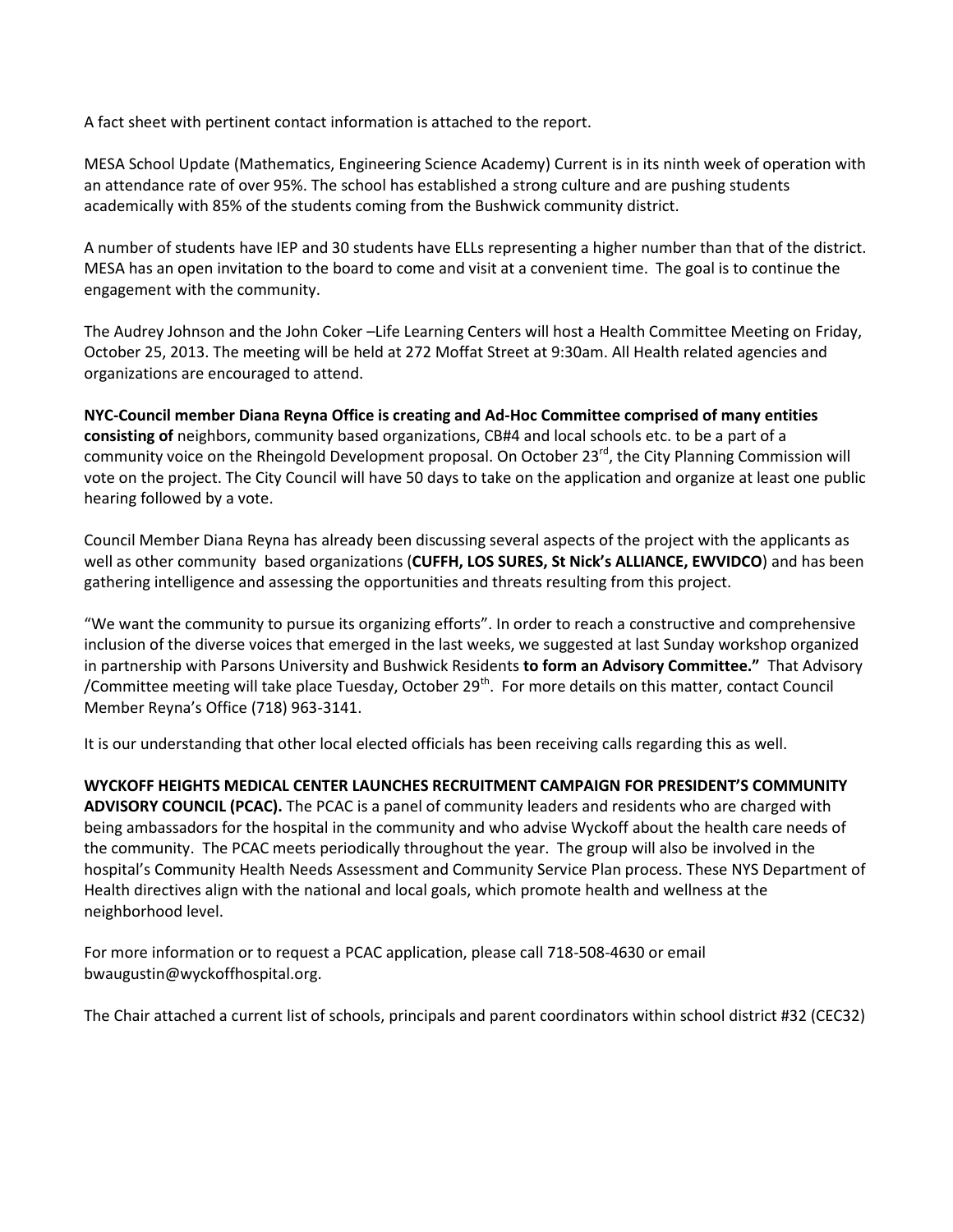#### DISTRICT MANAGER'S REPORT

The District Manager (DM) Nadine Whitted stated that she would like to say thank you to the members of Community Board#4 for the volunteerism and commitment to the Bushwick community. The role of a community board member is not an easy job-particularly when decisions are made that others do not agree with.

I also wish to encourage the community to continue attending board meetings and other local meetings where we can all learn from one another. The DM commented on how exciting last month's meeting was. (for a lack of a better word) She went on to say that last month's meeting was the pure essence of a board meeting should be. Everyone will not and should not always agree on every issue- we should not be the rubber stamp board we are to listen and learn as we move forward. She thanked all for their continued work for the betterment of our community.

Ms. Smith asked to comment on a statement made by the District Manager, when she noted that she takes full responsibly for what goes on at this board. Ms. Smith noted that it's not Nadine responsibility as the District Manager doesn't vote. She said we all have to stand behind our Chairperson and Community Board#4's Manager and take full responsibility.

Moving forward the DM stated how we all have a responsibility to our community. Inasmuch as we will not always agree with each other we must agree to disagree through consensus.

The District Manager elaborated on the following meetings of which she had attended over the past month.

| The Graham Ave. BID - Meeting with Betty Clooney | Chaired - District Service Cabinet                  |
|--------------------------------------------------|-----------------------------------------------------|
| <b>ARCH- Wendy Siegal -Diversity Meeting</b>     | <b>Executive Committee Meeting</b>                  |
| Housing and Land Use Committee                   | <b>Bushwick Film Festival - Panelist Discussion</b> |
| Wyckoff Heights Medical Center PHM               | 83 <sup>rd</sup> Pct. Community Council             |
| CB#4's NYS SLA Request Meeting                   | HLU and EPT- Committees Meetings                    |

El Puente a local Community Based Organization will host a meeting concerning safety in local parks- specifically in Hope Park. The young people of El Puente have invited a group of community leaders to a visioning and planning meeting. The meeting is scheduled for October 23, 2013 at 5:00pm at 311 Central Ave.

The NYC Dept. of Health has a new feature called Doula "doo-la" a supports pregnant women and their families before, during and after pregnancy. A doula will help prepare for and carry out your plans for birth, find your inner strength during labor and stay comfortable, gain the confidence and knowledge you need to make informed choices during the birth of the child, talk to doctors, nurses and other hospital staff about yours needs.

The DM highlighted the Positive Health Management of Wyckoff Heights Medical Center's new clinic for Sexual & Behavioral Health Services (SBH). The new clinic will offer the following services: STD Treatment & Screenings, Rapid HIV testing, Hepatitis A,B,C screening & Hepatitis A and B vaccinations, Short-term mental health& substance abuse counseling, etc. The location of the clinic is 374 Stockholm Street (the hospital) which is both convenient and confidential.

The District Manager's report contained the Score Card statistically rating for acceptable clean streets and sidewalks.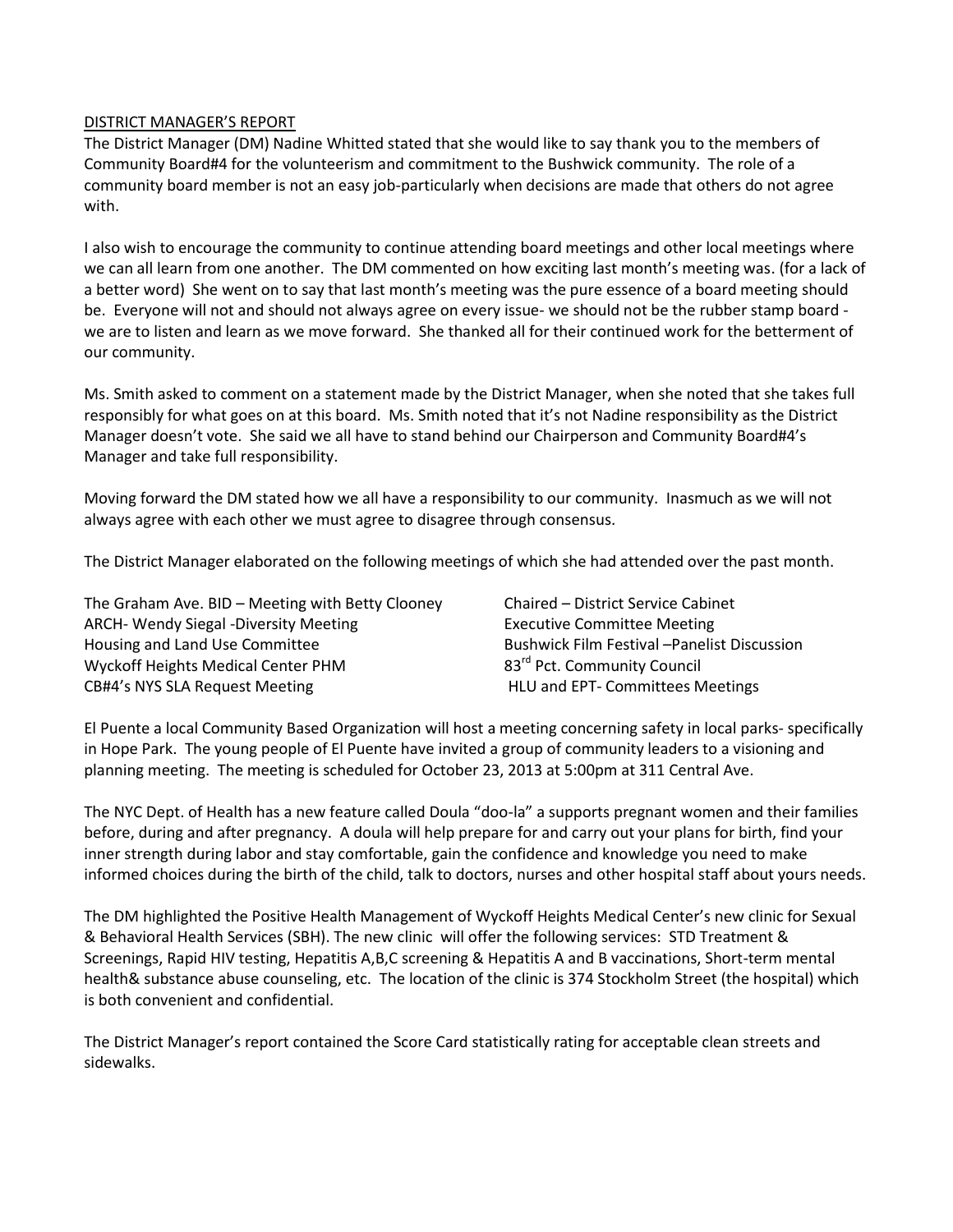### Committee Reports

The Environmental Protection/Transportation-Eliseo Ruiz Committee Chair: The committee met on October 8, 2013 to discuss the DOT- Bushwick Avenue – Pedestrian Safety proposal. It was determined that the proposed changes be heard at tonight's Public Hearing and full board meeting. Recommendation will be discussed during the portion of the meeting set aside for recommendations.

Housing and Land Use- Martha L. Brown Committee Chair- The committee met on September 28, 2013. Presenters were Eric Palatnik representing principals of 1296-1304 Willoughby Avenue regarding a proposed zoning map amendment and changes affecting the above referenced premises. The proposal seeks a zoning map amendment from M-1/1 to M-1/1/R6A which would allow for the enlargement and conversion of the existing manufacturing building on the site to a five story multi-family residence with 15 dwelling units and accessory off street parking. According to the representative, Mr. Palatnik, no tax abatement requests and no form of subsidies are being requested.

However, our thoughts were asked on his proposal. The District Manager stated that since the location is nearby the artists and the art community of the neighborhood, it would be more feasible if the units were made for studio lofts or art studio apartments that could be used as living and work space. The manufacturing aspect of the zoning may prove advantageous in that respect as well. It was suggested that we do not want to disenfranchise any particular group and would welcome newcomers who would be interested in living and work space in the development if the owner of the building would be amenable to such an innovative project.

Item number two-Robert Solano-Executive Director Churches United for Fair Housing Inc. (CUFF): Mr. Solano presented an overview of the organization which works with churches in alliance for fair housing. CUFF presents workshops, give affordable housing seminars in various churches: St. Lucy's, Parish of Mary of Nazareth, Sacred Heart, St. John the Baptist, St. Barbara's and St. Joseph's.

CUFF helps low to moderate income families qualify for housing and homeownership opportunities. Working with families whose income levels are \$0 to \$75,000.00 the organization prepares the families for what to expect in the application process by hosting Financial Literacy Workshops so that those seeking housing can get their affairs in order before being called for interviews as potential tenants. Mr. Solano informed the committee of some items which might interfere with the prospect of qualifying for housing: low credit rating, misdemeanors on records-which applies to all seekers including students and senior citizens.

He also noted that no credit history is as bad has having negative credit history. The CUFF has been chosen to do the marketing for the Shelter Rock Homes and the proposed Rheingold Development and the Bridge Street Apartments- of which he provided the formal announcement to the committee.

Item number three- NYC- HPD and DOB orders and Notification and Declarations

20 Jefferson Street: Emergency Declaration-full demolition

18 Jefferson Street: Emergency Declaration –full demolition

146 Wyckoff Avenue: Demolish remainder of 1-story garage and erect fence

173 Starr Street: The Cornish is pulling away from façade of building and is in danger of falling to sidewalk below- erect sidewalk shed.

97 Wyckoff Avenue: Immediate Emergency Declaration-work to remediate condition must begin immediately. 1238 Hancock Street: Emergency Declaration –structural condition of building located at Hancock Street and Wilson Avenue is to be fully demolished and lot backfilled.

1318 Bushwick Avenue: Order to Repair/Vacate Order.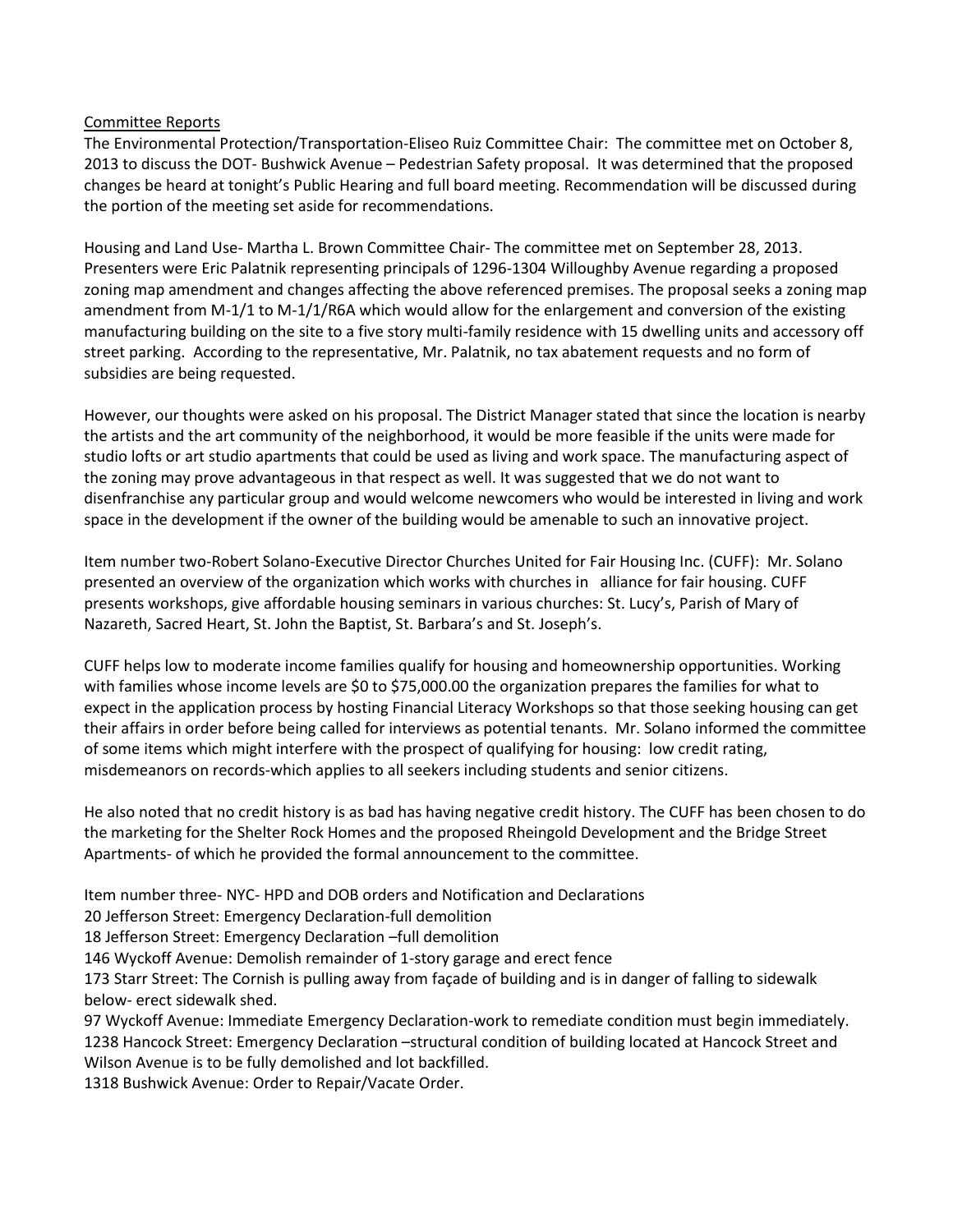This report required no vote- informational purposes only.

Public Safety Committee Report- Ms. Barbara Smith- Ms. Smith announced that this session of the Public Safety Committee dealt with requests for NYS Liquor license requests. The following applicants attended the meeting. The committee's recommendation is listed.

1). Aris Pollos A La Brasa – 691 Knickerbocker Ave. Mr. Marte renewal of LWB restaurant license. Family restaurant. Hours of operation: Sunday through Saturday from 9am to 10pm.

## **COMMITTEE RECOMMENDS APPROVAL**

2). Steak-A-A- Mania Inc. – 178 Wyckoff Ave. Manuel Quito new application for WB restaurant license. Mr. Quito is awaiting NYC-Dept. of Health's approval. Planned hours of operation: Sunday through Saturday 10am to 10pm.

# **COMMITTEE RECOMMENDS –APPROVAL AFTER BOARD OFFICE RECEIVES PROOF OF DEPT. OF HEALTH APPROVAL**

3.) Tavares 2 Restaurant Bar & Grill- 360 Central Ave. - Sobedia Toribio Nunez& Jose Corona Esq., new application for LWB restaurant license. Currently operating under a license which will expire 1/31/14. It was suggested that the new owner transfer the license under her name and change the name of the establishment. Additionally due to the noise complaints under the previous owners it was also suggested that the current operators reach out to the neighbors and give contact information in case of any issues such as loud music, noise, etc. Planned hours of operation: Sunday through Thursday 11am to Midnight. Friday and Saturday: 11am to 3 am.

### **COMMITTEE RECOMMENDS – HOLDING UNTIL RECEIPT OF TRANSFER FILING.**

4). Carlo Martello LLC.- 423 Troutman Street. Leonardo Lasagni & Voglino new application for LWB restaurant license. This will be a brick oven pizzeria, planned hours of operation: Monday through Thursday 4pm to Midnight. Friday 4pm to 2am, Saturday 11am to 2am; Sunday 11am to Midnight. Operators are awaiting NYC-Dept. of Health's approval.

## **COMMITTEE RECOMMENDS- APPROVAL AFTER BOARD OFFICE RECEIVES PROOF OF DEPT. OF HEALTH APPROVAL**

5). Tailypo Trail House- 445 Troutman Street. A new application for a LWB restaurant license/ with yard and front yard space. Planned hours of operation are Monday through Saturday 11am to 4pm. Sunday 11am to Midnight.

## **COMMITTEE RECOMMENDS- APPROVAL AFTER BOARD OFFICE RECEIVES PROOF OF DEPT. OF HEALTH APPROVAL AND THE DEPT. OF BUILDINGS APPROVAL BOTH OUTSIDE YARDS.**

Each of the SLA applicants is encouraged to attend both CB#4 and 83<sup>rd</sup> Precinct Community Council monthly meetings. The DM noted that many of the applicants requesting license have said that their appropriate paper work is imminent and the District Manager's office will receive copies within the next few days. It has not occurred as of yet therefore the committee's recommendation prevails.